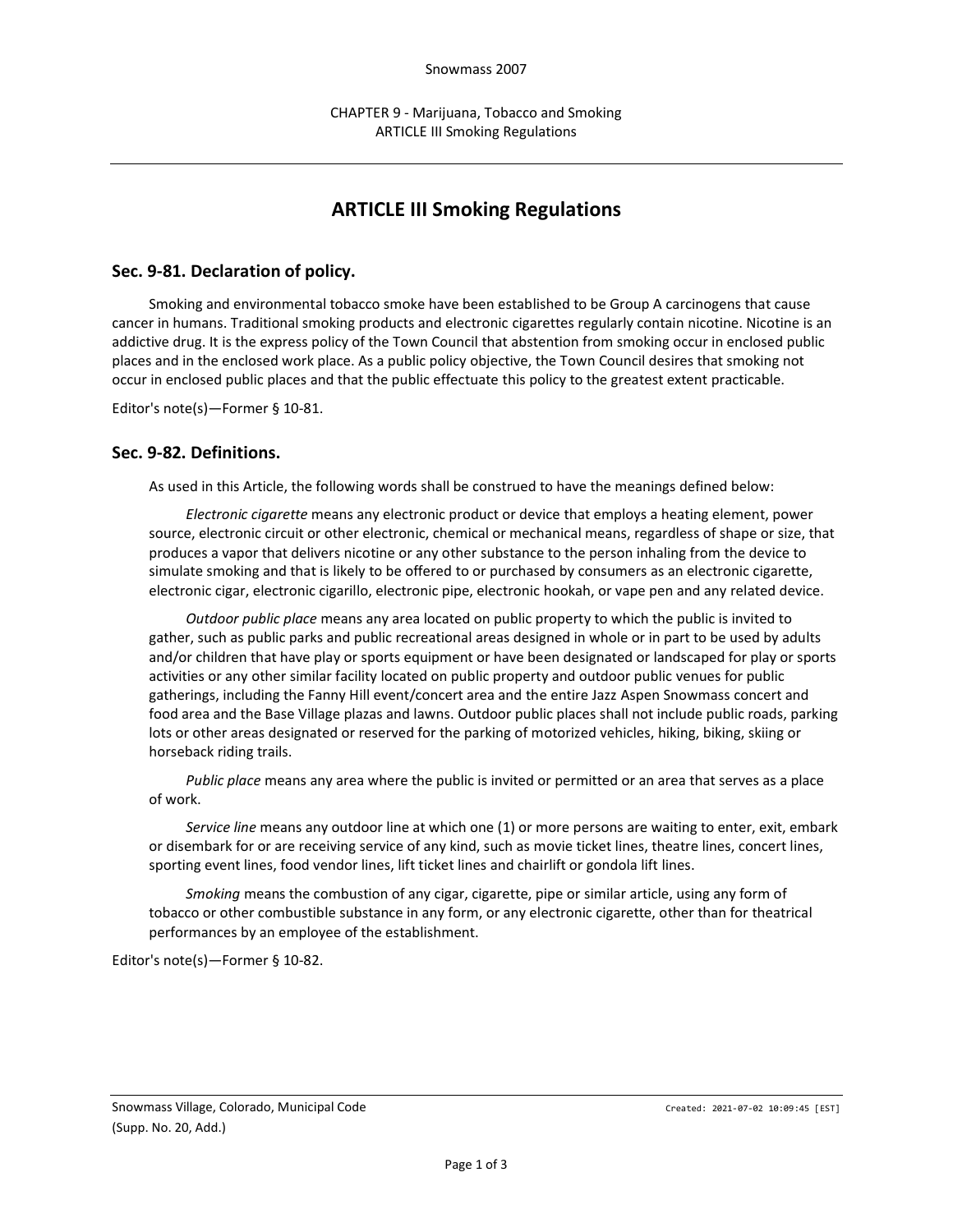## **Sec. 9-83. Smoking prohibited.**

- (a) Smoking is prohibited in all enclosed public places; in those outdoor public places where members of the public, other than the person or persons who are smoking, have gathered for a public event and are closer than twenty-five (25) feet to the person who wishes to smoke; and service lines.
- (b) Smoking may be permitted, however, at the discretion of any organizer or sponsor of an event or activity in outdoor public places, only in specifically designated smoking-permitted areas, provided that:
	- (1) Such places are clearly marked and delineated as such.
	- (2) Such places are posted with signs that clearly and conspicuously recite the phrase, "This is a Smoking Permitted Area. No smoking permitted outside this area."
	- (3) Such place is no closer than fifteen (15) feet from any service line or other area where food or beverages are sold or consumed or are designated for the sale or consumption of food or beverages or are where persons are gathered for the purpose of selling, purchasing or consuming food or beverages.
	- (4) Such place is no closer than fifteen (15) feet from the area where persons are gathered at, performing at or using the facilities of an outdoor public place.

(Ord. 6-1989 §1; Ord. 8-2001 §1; Ord. 30-2001 §1; Ord. 19-2007 §2; Ord. 8-2019 §1)

Editor's note(s)—Former § 10-83.

#### **Sec. 9-84. Signs.**

- (a) All enclosed public places, outdoor public places and service lines shall be posted with signs that clearly and conspicuously recite the phrase "No Smoking" or use the international no-smoking symbol. The signs shall be of sufficient number and placed in prominent locations to convey the message that smoking is prohibited to the public clearly and legibly. Those enclosed public places that are used solely as places of work are exempt from the requirements of this Section.
- (b) In any public place, outdoor public place or service line where electronically amplified music or speech or both are regularly employed as part of the use of such area, the organizer or promoter of the use of said area shall be required to announce, by means of the electronic amplification then in use, at intervals no greater than between performances and at any intermission, that "This area is designated as a smoke-free zone, where smoking is prohibited, except in the designated smoking-permitted areas."
- (c) No such announcements shall be required in areas where the electronically amplified music or speech is incidental to and not a part of the purpose of the use of the area.

(Ord. 6-1989 §1; Ord. 8-2001 §1; Ord. 30-2001 §1; Ord. 19-2007 §3; Ord. 8-2019 §1)

Editor's note(s)—Former § 10-84.

#### **Sec. 9-85. Violation and penalty.**

The following acts constitute violations of this Article:

- (1) Smoking in an enclosed public place, outdoor public place or service line.
- (2) Failing to post signs or make the announcements as required by this Article.
- (3) Willfully destructing or defacing signs required to be posted by this Article.

(Supp. No. 20, Add.)